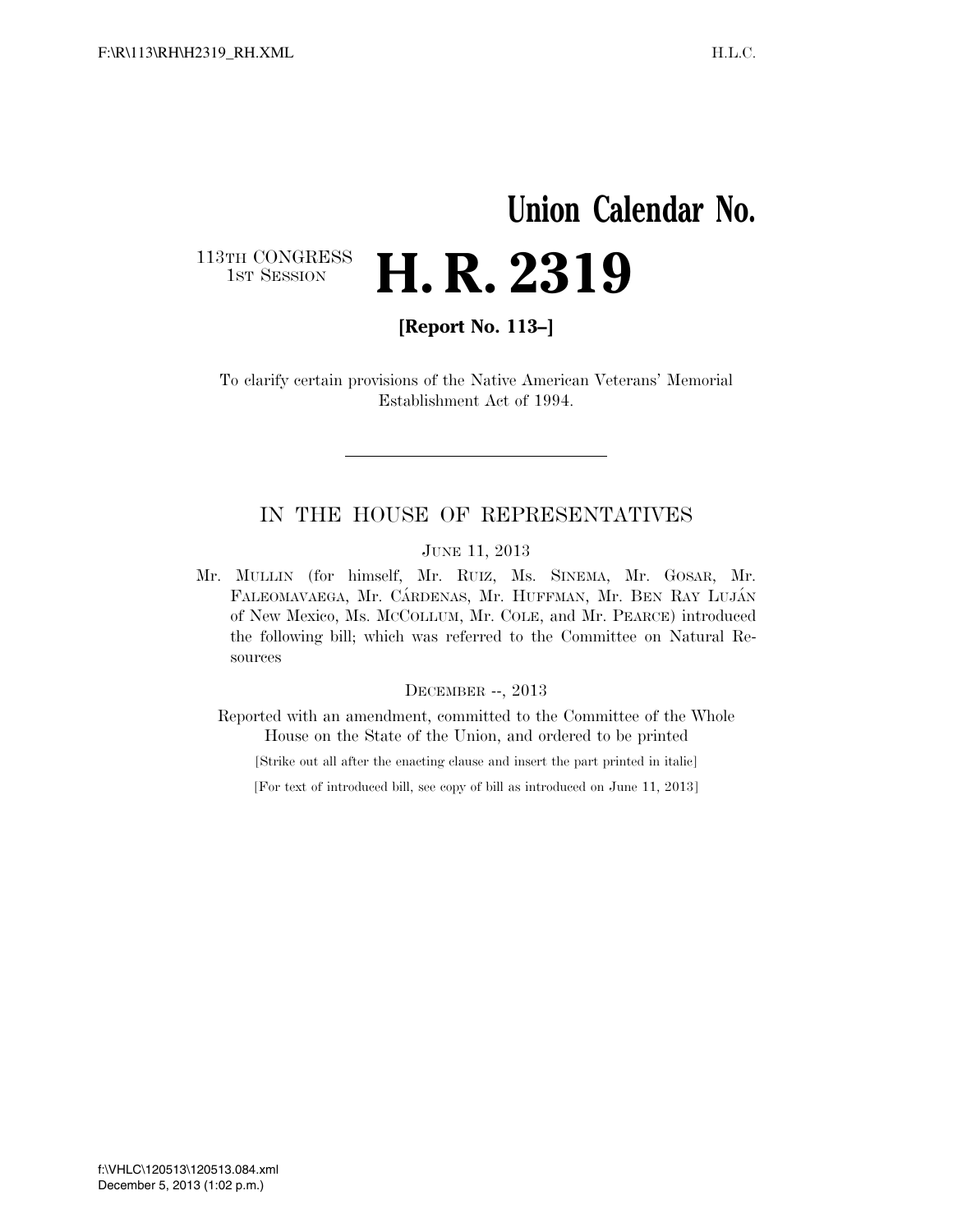## **A BILL**

To clarify certain provisions of the Native American Veterans' Memorial Establishment Act of 1994.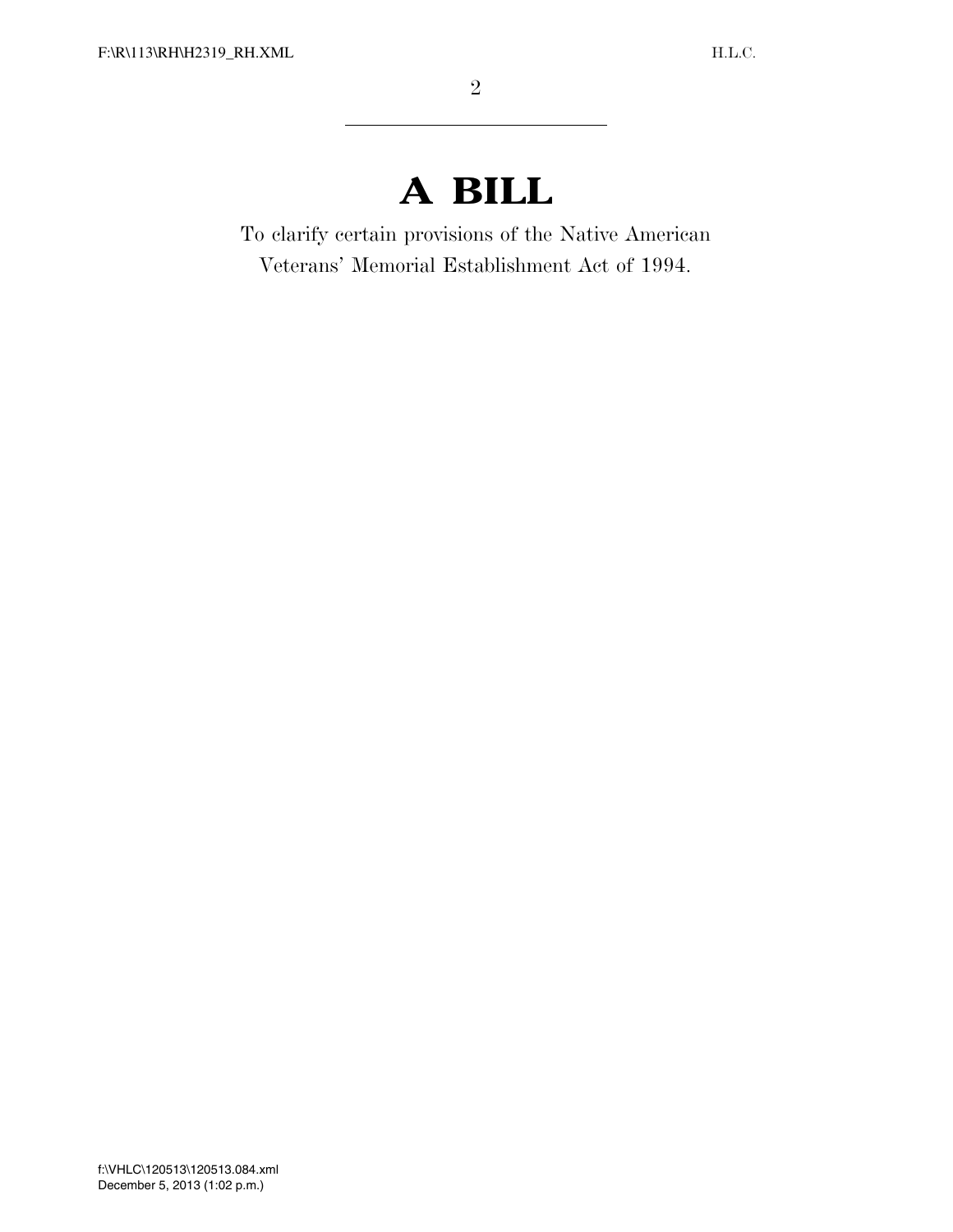*Be it enacted by the Senate and House of Representa- tives of the United States of America in Congress assembled, SECTION 1. SHORT TITLE.* 

 *This Act may be cited as the ''Native American Vet-erans' Memorial Amendments Act of 2013''.* 

## *SEC. 2. NATIVE AMERICAN VETERANS' MEMORIAL.*

 *(a) AUTHORITY TO ESTABLISH MEMORIAL.—Section 3 of the Native American Veterans' Memorial Establishment Act of 1994 (20 U.S.C. 80q–5 note; 108 Stat. 4067) is amended—* 

 *(1) in subsection (b), by striking ''within the in- terior structure of the facility provided for by'' and inserting ''on property under the jurisdiction of the Museum on the site described in''; and* 

 *(2) in subsection (c)(1), by striking '', in con- sultation with the Museum, is'' and inserting ''and the National Museum of the American Indian are''. (b) PAYMENT OF EXPENSES.—Section 4(a) of the Na- tive American Veterans' Memorial Establishment Act of 1994 (20 U.S.C. 80q–5 note; 108 Stat. 4067) is amended— (1) in the heading, by inserting ''AND NATIONAL*

 *MUSEUM OF THE AMERICAN INDIAN'' after ''AMER-ICAN INDIANS''; and*